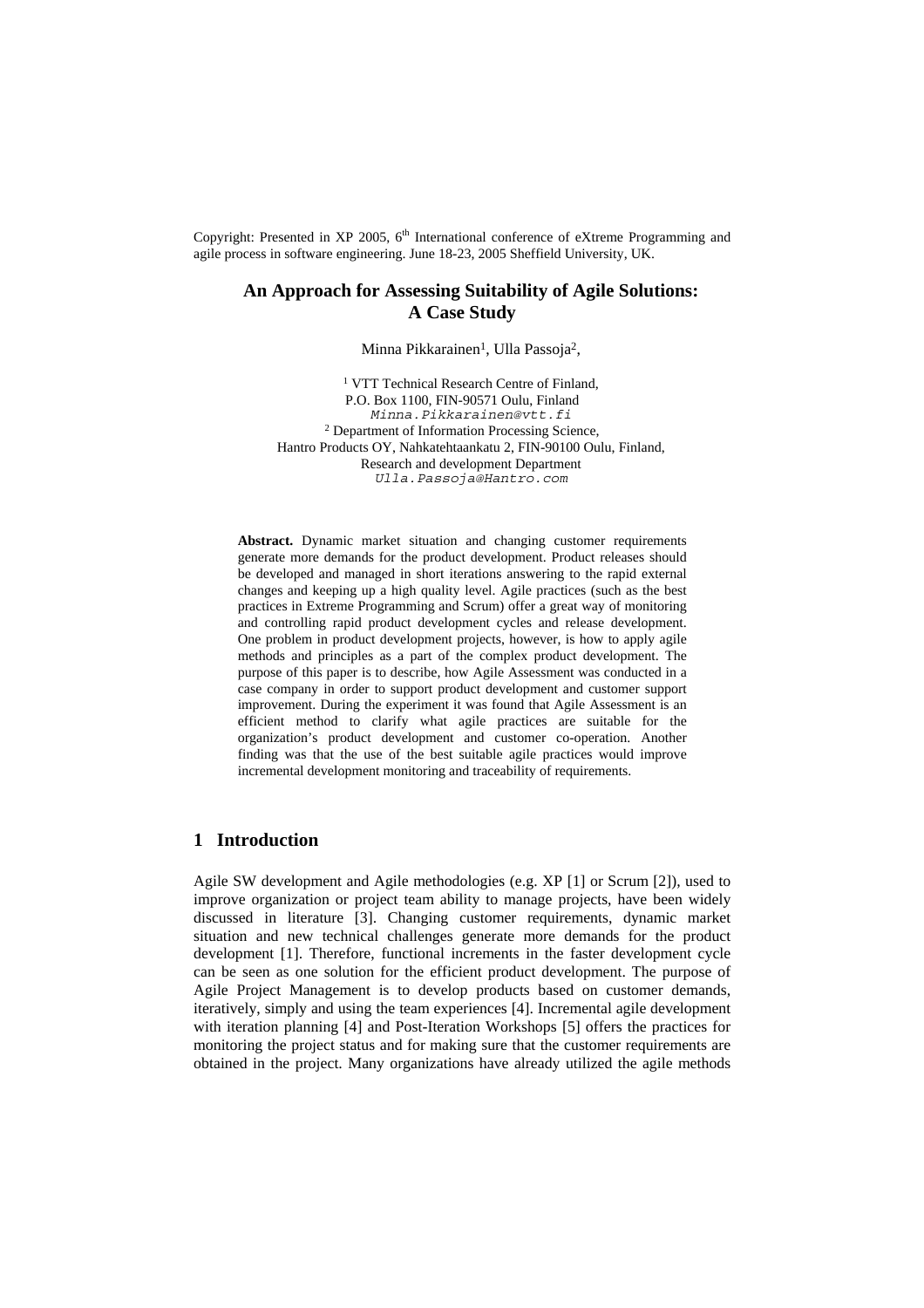and principles in their SW development [3, 4]. However, only few organizations can take a specific agile method (e.g.  $XP$ ) and use it as such. The purpose is rather to apply the best agile practices as a part of the organization's current SW development practices [6]. This would need evaluation which charts the areas of the improvement of the organization's current SW development mapping with the most suitable agile practices. This is the starting point for our study on defining an Agile Assessment Approach. Agile Assessment is SW development evaluation which is done in agile way, focusing on finding the most suitable agile practices for the SW development organizations.

The purpose of this paper is to describe the approach to Agile Assessment and practical experiences of Agile Assessment in Hantro. The goal is to find possibilities how to improve Project (PM) and Requirements Management (RM) processes of the case company with agile practices. This paper presents the empirical data from the case study and suggests an approach conducting Agile Assessment.

This paper is composed as follows: section 2 presents Agile Assessment Approach. The third section provides a description of the main results; what benefits the agile methods have and would bring to Hantro's product development, and what kind of experiences we got from Agile Assessment. The last section concludes the paper with final remarks and outlines for future actions.

## **2 Agile Assessment Approach**

The agile community has widely reported the assessments of the agile SW development needs [7, 8]. Existent methods are, however, mainly focused on the metric data based comparison between the traditional and agile SW development. For example, Boehm and Turner present five agility factors (critically, personnel, dynamism, culture and project size) which affect the agile or plan-driven method selection [8]. The Boehm and Turner's model [8] provides a good starting point for agility evaluation but does not address any specifics regarding the application of an agile method. The main challenges for the organizations are still how to tailor agile methods as a part of the product development [6] and how to assess product development agility [8]. Agile Assessment provides a solution for these challenges.

Agile practices described in this paper include both agile principles and methods. The focus of the agile principles is customer satisfaction, rapid answer to changes and close co-operation with motivated business people and programmers. Agile methods (e.g. Scrum and XP) aim at answering the challenge of the rapid development and changing customer demands [8]. Typically, agile methods require close collaboration with the external and internal stakeholders including the processes that employ short iterative life cycles and self organizing teams [8].

The traditional assessments as well as an Agile Assessment is possible based on some well known assessment models (e.g. CMMI [9] or SPICE [10]). In fact, assessment models provide the principal requirement for the assessment planning. These models, however, lack the needed reference information for the agile based SW development efficiency evaluation [11]. One problem is that, even if the traditional assessment is often seen as an opposite to the agile thinking, the agile SW development should be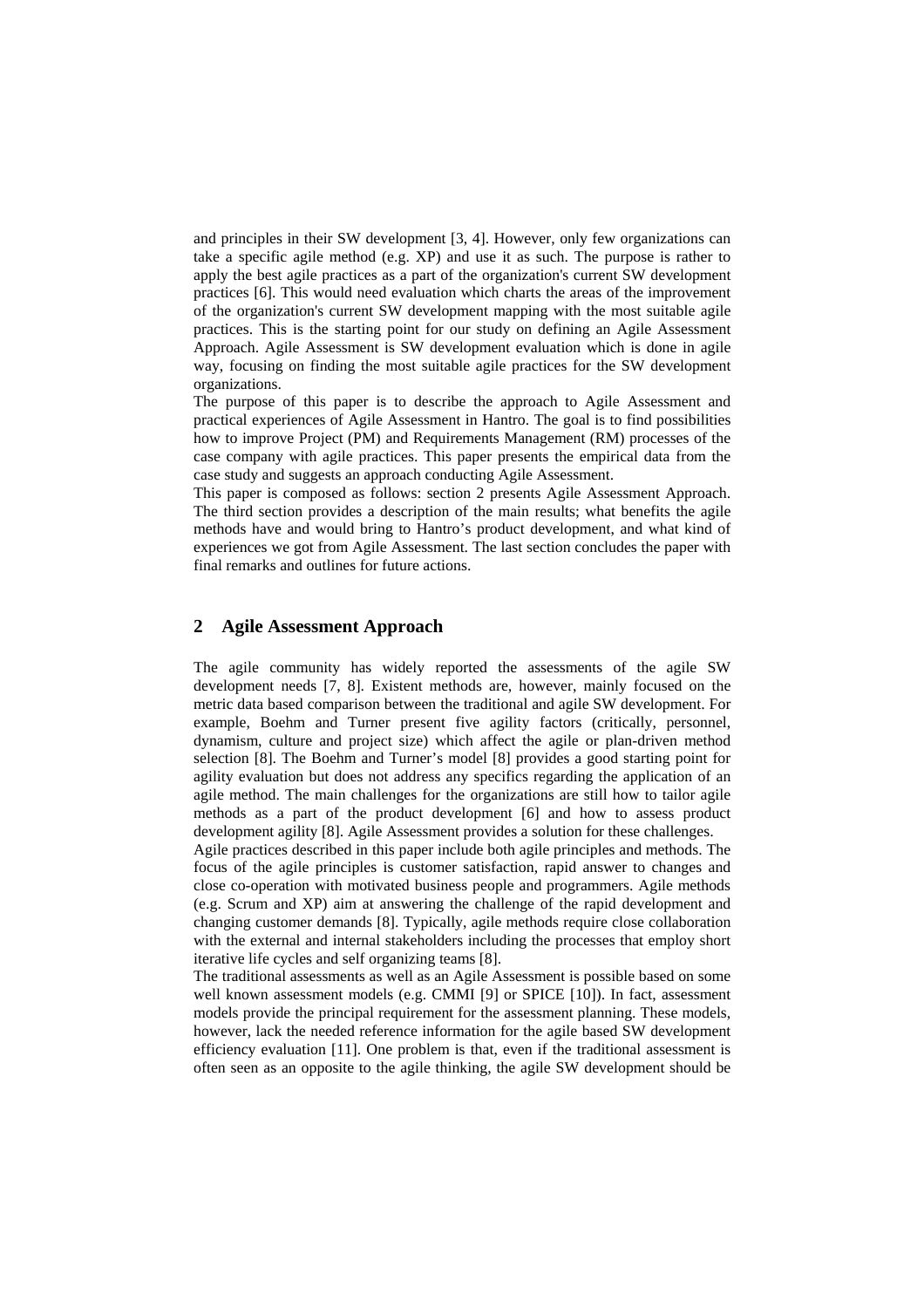based on the best SW development practices. Simplifying does not mean not documented or not existence processes (e.g. the question of the CMMI 2 level achievement with XP development are recently argued in many studies [12, 13]). Thus, Agile Assessment does not need to be a complex evaluation including the full analysis of CMMI base practices. It should be light-weight and based on agile principles, such as face-to-face communication, rapid feedback to interviewees and organization management and include the simple documentation.

The agile assessment approach is based on well-known SW process improvement paradigms (e.g. QIP[14]) which have a strong theoretical and practical background in improving the project performance. Agile Assessment includes 1. Goal definition utilizing agile practices; 2. Interview planning based on agile practices; 3. Interviews and improvement analysis; 4. Improvement idea mapping with the best agile practices; 5. Workshops and learning steps (Figure 1).



**Fig. 1**. An Agile Assessment Approach

Agile Assessment is started with the **goal definition utilizing the agile practices**  (Figure 2). The first additional task of which, compared to the traditional assessment, is to define what agile methods and principles the organization already uses. Another point is to notice that the planning of Agile Assessment differences if the assessed projects are at high agility level. Maturity of the high agility level project could be difficult to define because the idealized list of the agile practices has not been proven to work. The goal of the agility evaluation is to examine how (and if) the project can be improved applying the agile practices. **The interviews are planned by studying the agile practices** (Figure 1) in the selected process areas (e.g. RM, PM). The idea is to use the agile practices as a basis for the "ideal" Agile Situation definition. **Interviews and improvement analysis** (Figure 1) are mainly developed using the traditional interviewing techniques. However, on Agile Assessment, the aim is to discuss possible agile practices and their using possibilities in the company. The **"**ideal" Agile Situation definition is used as background information in the improvement analysis. The purpose of the Agile Assessment is to find the improvement ideas and analyze how the projects can be improved by applying suitable agile methods for the assessed organization's current needs (Figure 1).

**Table 1.** PM and RM challenges that can be answered with Agile PM and RM [4]

| Challenges              | <b>Agile Project Management Answers</b>                            |
|-------------------------|--------------------------------------------------------------------|
| Requirement changes     | Priorisation in iteration planning                                 |
| Unpredictable effort    | Short scheduled iterations and technical excellence                |
| Continuous innovation   | If you want to innovate then iterate                               |
| Changing technology and | Short iterations, innovative team, dynamic architecture, technical |
| architecture            | excellence                                                         |
| Complex documentation   | Simplicity                                                         |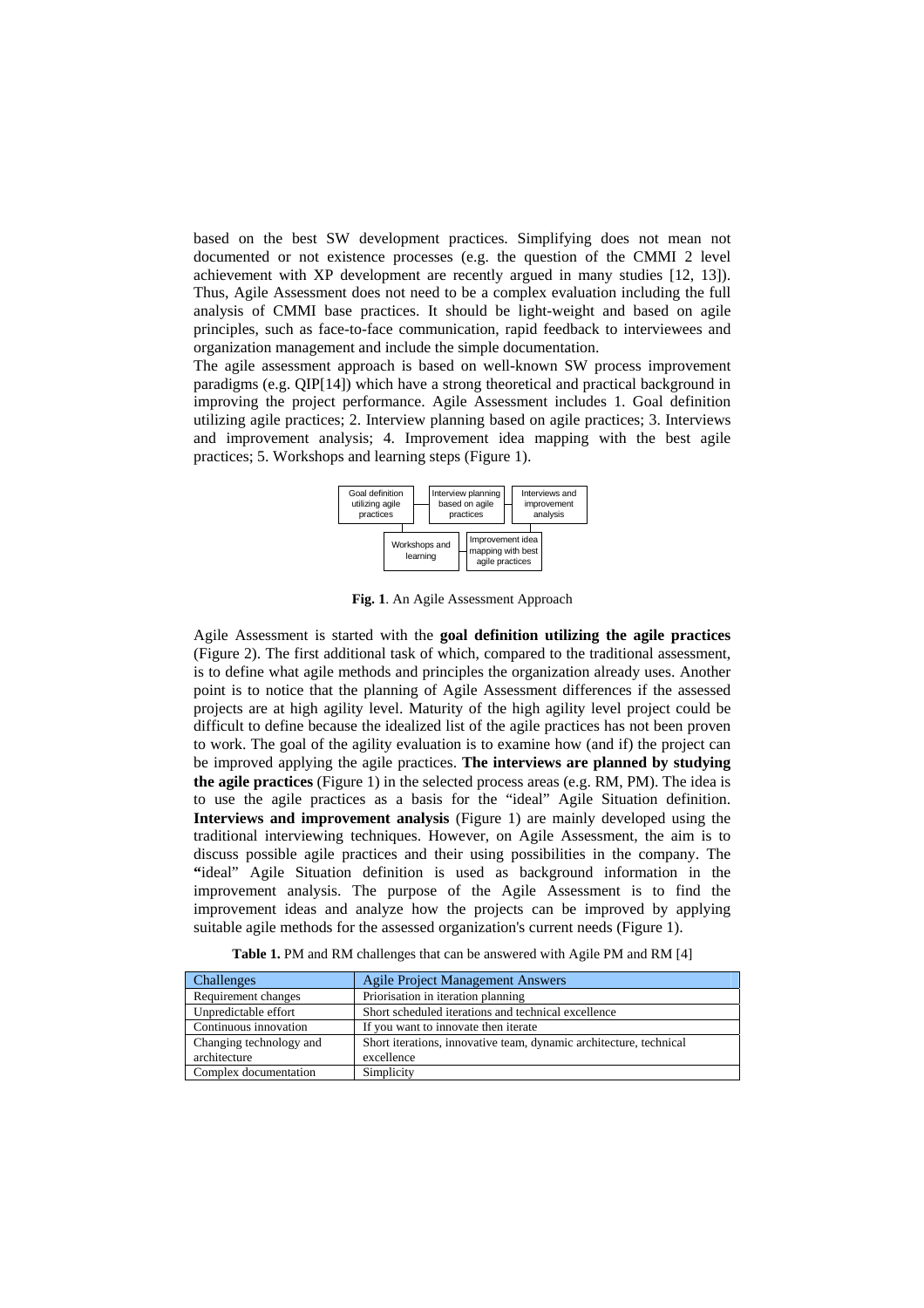| <b>Challenges</b>         | <b>Agile Project Management Answers</b>                           |
|---------------------------|-------------------------------------------------------------------|
| Customer interface        | Deliver customer value, deliver early benefits                    |
| Requirements traceability | Requirement status discussion in the end-of-iteration reviews     |
| Risk management           | Risk discussions in the end-of-iteration reviews                  |
| Project visibility        | Status and requirement discussion in the end-of-iteration reviews |

The analysis of most suitable agile practices resolving the problems requires much background information about the benefits of agile practices in different situations. In table 1, an example of the project and requirement management challenge "agile tool box" for the agile analysis is described.

The main results of Agile Assessment are defined in the **workshops** (Figure 1) where the best suitable agile practices are analyzed. The workshops can be prepared presenting possible problem solution alternatives in the organization's previous process descriptions and guidelines based on the agile assessment results. After Agile Assessment, the improvements and defined agile practices are priorised and further analysed in the internal meetings. Suitable practices are piloted in projects the selection of which could be based on projects' agility.

### **3 Experiences and Key Findings**

Hantro develops video technology for mobile devices to enable multimedia applications. Typically, product development to mobile devices includes the changing of operational environment and fast time to market that could be well supported with "agile thinking". Hantro has been developing its embedded product development processes continuously for three years. Recently, agile principles and methods have been taken actively into account in the development work.

#### **3.1 Focus of Agile Assessment**

l

The purpose of Agile Assessment was to objectively bring out the most critical improvements in Hantro product development and customer integration projects. Another aim was to analyze, how the improvement ideas could be supported with the agile methods and principles. The scope of Agile Assessment was to evaluate the PM and RM in product development and customer integration projects and to define which agile practices would best support the Hantro RM and PM work in practice. Assessment was made for three projects which had a different agility level (Figure 2). In the evaluation, the Boehm and Turner agility dimensions were tailored based on our needs1.

<sup>1</sup> Dynamic[many changes 1p-Stabile 5p], Size[Under 10/1, 10-20/2p, 20-50/3p, 50-100/4p, more 5p],Critically [Not critical 1p-Critical for human life/5p] Experience [more than 7 years/1p,3-7 years/2p, 2-3 Years/3p, 1-2 Years/4p, trainers/5p],Cultural [Based on agile principles 1p- traditional 5p])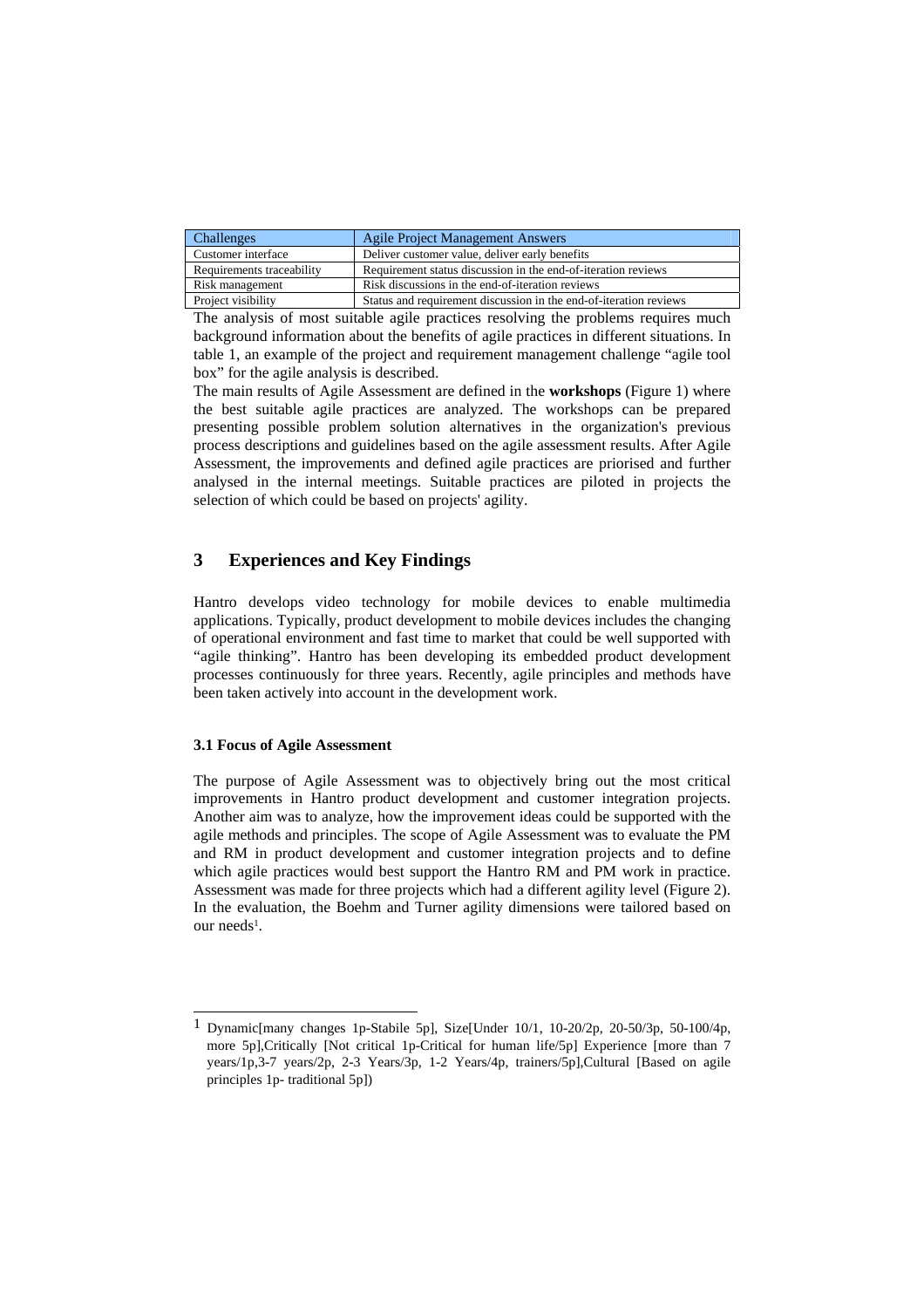

**Fig. 2.** The Agility of the Hantro projects according to the tailored agility dimensions [8].

One focus in Hantro Agile Assessment was to clarify the most suitable agile practices in diverse projects. Project 1 was customer integration project, project 2 developed an embedded product with new technologies, and project 3 developed product parallel with integration work for several customers. Project 1 did not use any specific agile methods. However, it used the simplified development and rapid short release iterations for customers. Project 2 had successfully used Rapid 7 [15] method in specification and documentation work. The project was quite stabile and its agility was quite low. According to this evaluation, the culture and amount of change in Project 3 supported the agile principles best. (Figure 2). Information of the project's agility (Figure 2) can be utilized when selecting the projects for agile assessment and for the most suitable agile practice piloting. Agile Assessment was planned by comparing the agile and CMMI practices in PM and RM (e.g. Table 2).

**Table 2.** An example of the agile practice and CMMI analysis

| <b>CMMI</b>     | Agile principles | Agile Practices based on literature                   |
|-----------------|------------------|-------------------------------------------------------|
| SG 1 Manage     | Customer         | User stories definition and analysis for subsequent   |
| requirements    | satisfaction,    | iteration. Product and sprint Backlog requirements    |
|                 |                  | analysis. $[1, 2]$                                    |
| SG 1 Establish  | Short iterations | Project planning including the working tasks and      |
| estimates in PM |                  | schedule estimations for subsequent iteration.[1, 2]  |
| SG 2 Develop a  | Short iterations | Schedule, risks, resources, needed knowledge and      |
| Project Plan    |                  | skills definition for the subsequent iteration.[1, 2] |
| SG 3 Obtain     | Face-to-Face     | Iteration planning and reviewing together with the    |
| commitment to   | communication    | relevant stakeholders [15]                            |
| the Plan        |                  |                                                       |
| SG 2 Monitor    | Rapid answer to  | Checking of the previous iteration status in Mobile-D |
| project against | change           | planning days [16]. Information Radiators (IR) [1] in |
| plan            |                  | the task definition and monitoring                    |

According to this analysis detailed requirement definition for each increment as well as the product backlog lists are the key activities in the agile RM. Agile PM includes, for instance, the increment planning and face-to-face communication with developers (e.g. Scrum daily meetings). The analysis of the agile practices (Table 2) worked as a basis for the Agile Assessment question (Table 3) creation and result analysis.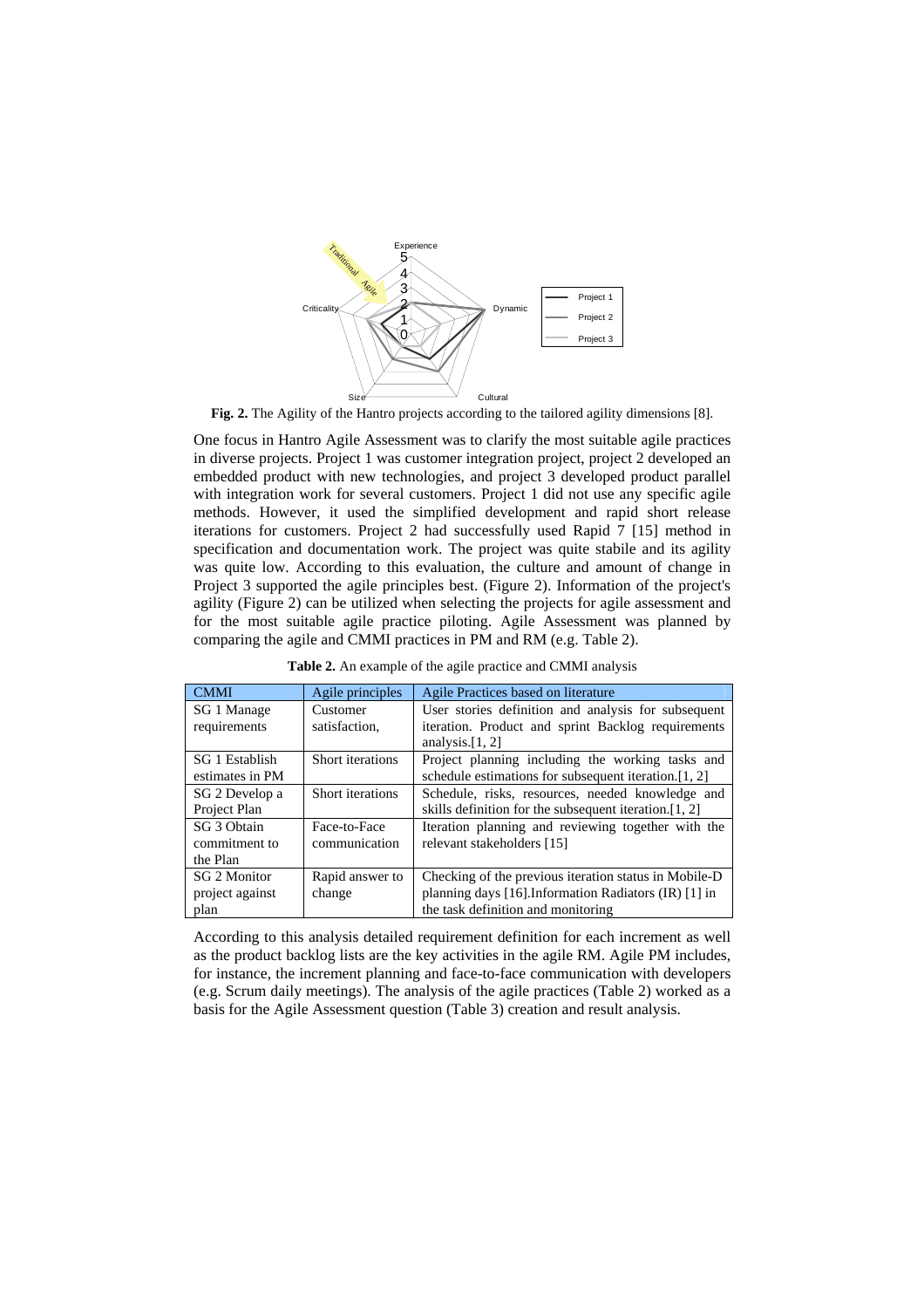| Agile Practices based on<br>literature | <b>Ouestions</b>                                                    |
|----------------------------------------|---------------------------------------------------------------------|
|                                        |                                                                     |
| Requirements and change                | How iterative is the product development?<br>1.                     |
| requests definition for                | How are the iterations and release development planned?<br>2.       |
| subsequent iteration.                  | How is the requirement changes analysed?<br>3.                      |
|                                        | How are the requirements and change requests defined for each<br>4. |
| Product and sprint Backlogs            | release?                                                            |
| Short iterations. Project planning     | How often are the releases delivered?<br>5.                         |
| for subsequent iteration.              | How are the project tasks and effort estimations defined?<br>6.     |
| Requirement status review for          | How are the tasks for each release selected?<br>7.                  |
| the previous iteration                 | How is the requirement traceability ensured?<br>8.                  |
|                                        | Who participates in the task and requirement definition?<br>9.      |

**Table 3.** An example of Agile Assessment questions

Agile Assessment included five interviews for project managers, developers and product manager. Hantro's quality management participated in all interviews and overall agile analysis. In the assessment result analysis, the improvement ideas were evaluated based on defined Agile RM and PM situation. In this phase, the agile solutions for the improvements were defined, lightly documented and analyzed in the workshop together with the interviewees and management. The main results of the analysis were the definition of the best agile practices that would be suitable and useful for Hantro product development and customer integration projects.

As a result of Agile Assessment, it was found that Agile Assessment offered the agile based solutions for improving the organization's PM and RM. It took about one month working effort (two weeks from Hantro and two weeks from VTT) but gave the objective ideas (both agile and non-agile solutions) how to start to improve product development and customer integration work. After Agile Assessment, the improvement ideas and defined agile practices were priorised and further analysed at Hantro's process improvement meeting. The practices will be tailored to suit Hantro processes and piloted in suitable projects. Their deployment will be supported by quality management. New practices and their benefits will be discussed in postiteration workshops [5]. If new practices improve PM and RM, they will be deployed in other suitable projects. Later, when the new practices have been taken into use, new Agile Assessment to relevant process areas will be organized.

In future, it would be interest to repeat the assessment resulting in the difference on improvements that happened so far. Other experiences of the agile assessment approach creation are unfortunately out of the scope of this paper. It will be, however, discussed, analysed as a part of the future agile assessment research.

#### **3.2 Findings of Agile Assessment at Hantro**

Hantro's research and development culture supports agile principles. Hantro has technically experienced development employees, who all work at the same site, when face-to-face communication is the preferred way of communication. Project teams are relatively small in size and team members and teams seem to be co-operative. Specification workshops, using Rapid7 method, have improved the communication between the HW and SW teams in product development (Table 4). Close cooperation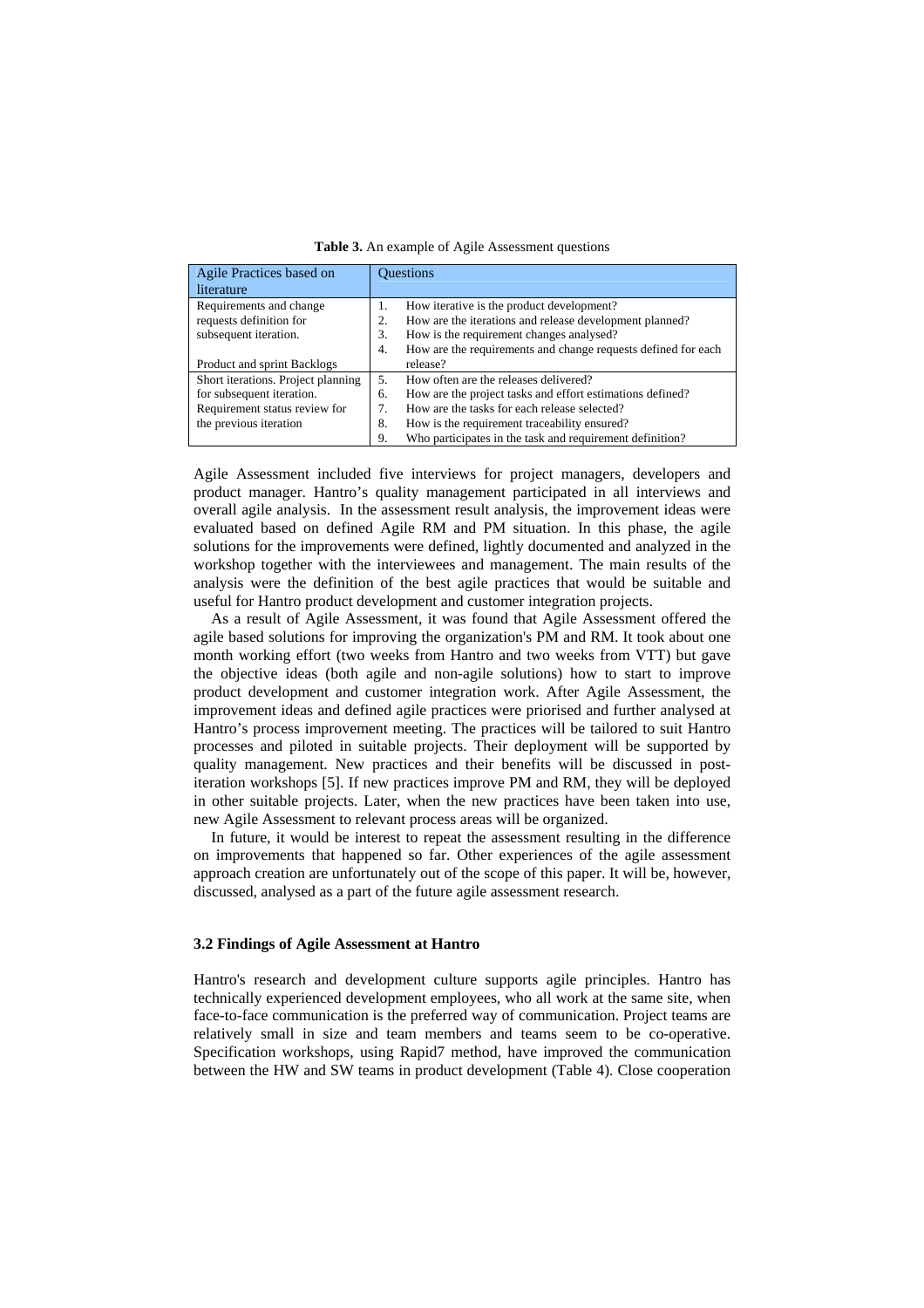with the business department and sales ensures taking the latest needs for change into account. Working releases are delivered to customers in short cycles. Requirements are specified on a proper level in the beginning of the project. Change requests are handled with change management flow. Dynamic architecture facilitates concurrent product development and integration work. Hantro has also effective quality monitoring practices. Quality audits before releases and at the end of the projects ensure the quality of the delivered releases and final products. Key findings of the agile assessment were improvement ideas that could be supported with certain agile practices. At Hantro, PM and RM are mostly done with traditional methods, where selected agile practices could bring some benefits. Improvement ideas were focused on incremental project monitoring, risk management in co-operation with customer, and requirement traceability (Table 4).

| Improvements        | Expected benefits of the agile practices for Hantro                             |
|---------------------|---------------------------------------------------------------------------------|
| Release planning in | Dynamic release plan (which is updated in co-operation with the product         |
| incremental         | management, programmers and customers for the subsequent release iteration)     |
| development         | answers in the challenge of the rapid change demands.                           |
| Project and risk    | The iteration planning and post-iteration workshop meetings would make the      |
| management in       | project monitoring more effective. Risk identification and monitoring for each  |
| incremental work    | development increment would improve the risk management.                        |
| Requirement         | Use of the product backlog list would improve the requirement visibility        |
| visibility and      | (requirement status easy to find, requirements in the same place). Requirements |
| traceability        | definition and priorisation for subsequent iteration and requirement status     |
|                     | checking in post-iteration workshop would strengthen the requirements           |
|                     | traceability.                                                                   |
| Continue            | Specification workshops with Rapid <sub>7</sub> method has already improved the |
| documentation       | communication between the both HW, SW and system and testing groups in          |
| team work           | embedded product development                                                    |

The first improvement idea was to systematize the iterative release planning. For example, in XP [23] a customer defines user stories that are built for the next release. Programmers estimate the task efforts, communicate with the customer about technical risks and measure the progress to provide the customer a budget. The release plan is updated at the beginning of each increment. In Hantro's customer projects, releases were planned as a part of the contract. In the evaluated projects, release plan could not, however, answer to the challenges that new customers and technical requirement changes bring to projects. The solution proposal would be to create a product release plan which is updated in the increment planning meetings where developers would estimate the task effort for the changes and discuss the technical risks. (Table 4).

The second improvement idea was to emphasize iterative project monitoring and risk management. It could be done using, for example, the Mobile-D [16] where the status of the requirements, tasks, effort estimates and risks are discussed for the subsequent iteration in the iteration planning meetings. The third improvement idea was to improve the visibility and traceability of requirements. This could be done using iteration backlog lists in focusing the requirements for the subsequent release iteration or to checking the requirement status in the iteration planning meeting.

Agile assessment provided an analysis of what agile practices could fit the Hantro environment. At the moment, Rapid 7 method for the embedded product specification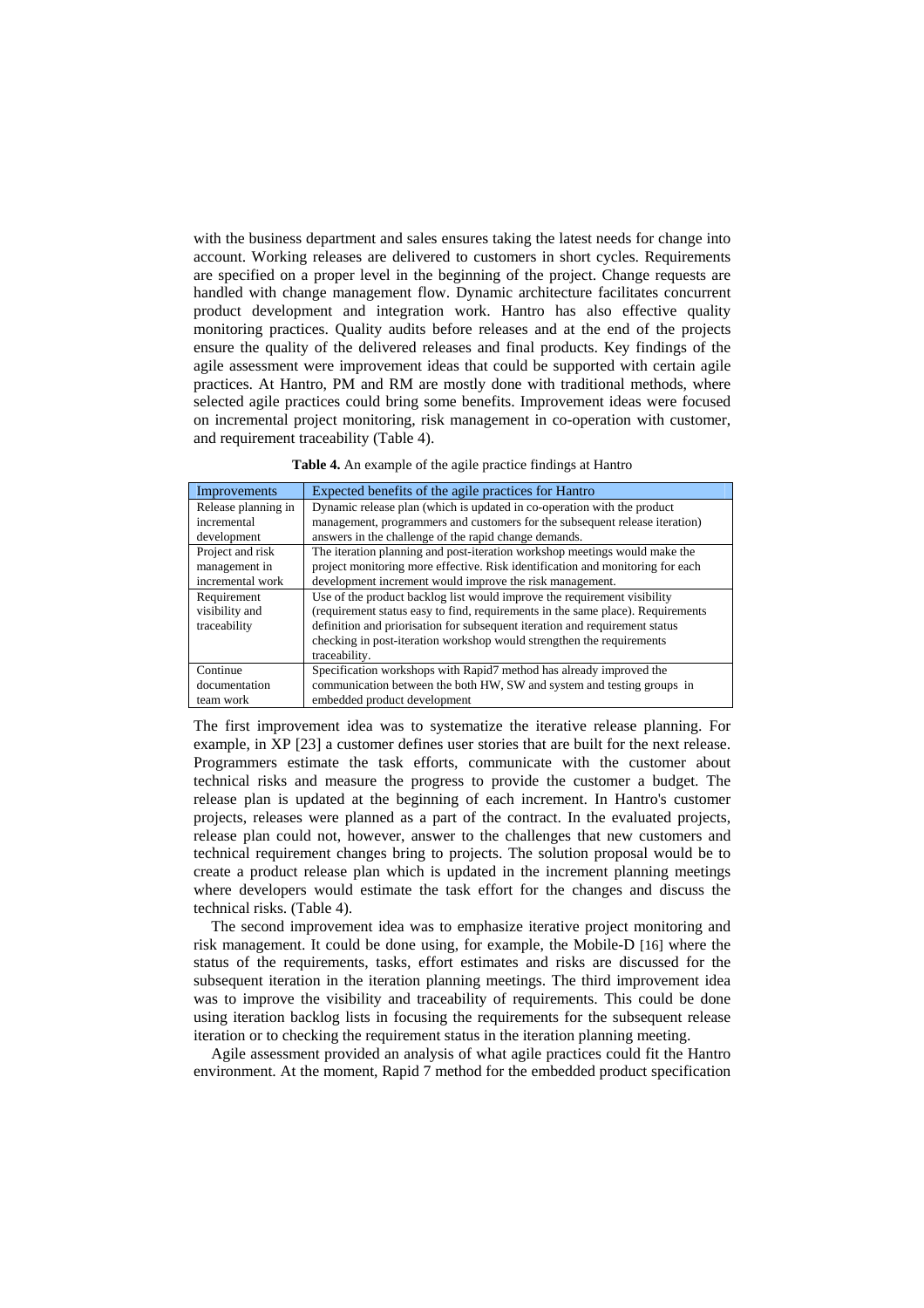has already been successfully used at Hantro. Unfortunately, empirical data on the other agile practices actually used in Hantro does not yet exist. Agile analysis was, however, the basis for process description updates and most of the proposed solutions will be tailored best to suit Hantro's working environment and current processes. According to an initial tailor plan, release plan will be a part of the project plan and it will be updated in connection with increment meetings. Increment reviews will be combined to milestone checks, where product management and possible external customer accept or give feedback about the release. To systematize incremental project management increment planning and post-iteration workshops will be combined and held internally after increment reviews. In addition, there will still be periodic project meetings and status reports. Requirements will be listed in an RM tool, where one parameter is a planned release to help incremental planning and status traceability. Implementation and piloting of the best agile practices in Hantro projects will require continuous support from quality management.

### **4. Conclusions and Further Study**

Agile methods and principles offer tools to improve product management and development activities [1]. The purpose of agile practices is to answer the challenge of the dynamic market situation and late changes [8, 17]. The best suitable agile practices can be used to improve the workload estimations, product validation cycles and requirement change management time [1]. Only a few organizations can, however, use a certain agile method such as Scrum or XP as such. Rather, they may deploy the most suitable agile practices as a part of the organization's existing product development practices. An Agile Assessment is an approach that helps organizations to find the best suitable agile practices to improve a specific aspect of the SW development work. It does not take much work effort but provides an objective viewpoint and understanding of the needed improvements and available agile solutions.

The purpose of this paper was to introduce an Agile Assessment approach and to describe experiences and key findings from Agile Assessment work at Hantro. Based on experiences of the case study, the Agile Assessment is an efficient and objective way to find what agile practices would improve efficiency of working methods and what agile practices would fit the organizational culture and current working methods and environment. The findings of the case study support the assumption that the use of agile practices would improve project monitoring, risk management and requirement traceability in the incremental product development. The empirical data from the case study shows that the process assessment can be done effectively using close communication, rapid feedback, and simple documentation.

However, there is no experience available yet about validating the improvements in the assessed organization. Agile Assessment should also be researched using a deeper literature analysis of agile methods' view of agile suitability in different SW development processes and with more case study experiences from multiple organizations. One reason for this is that the existing study lacks important aspects of defining, how the specific agile methods and practices could be tailored in different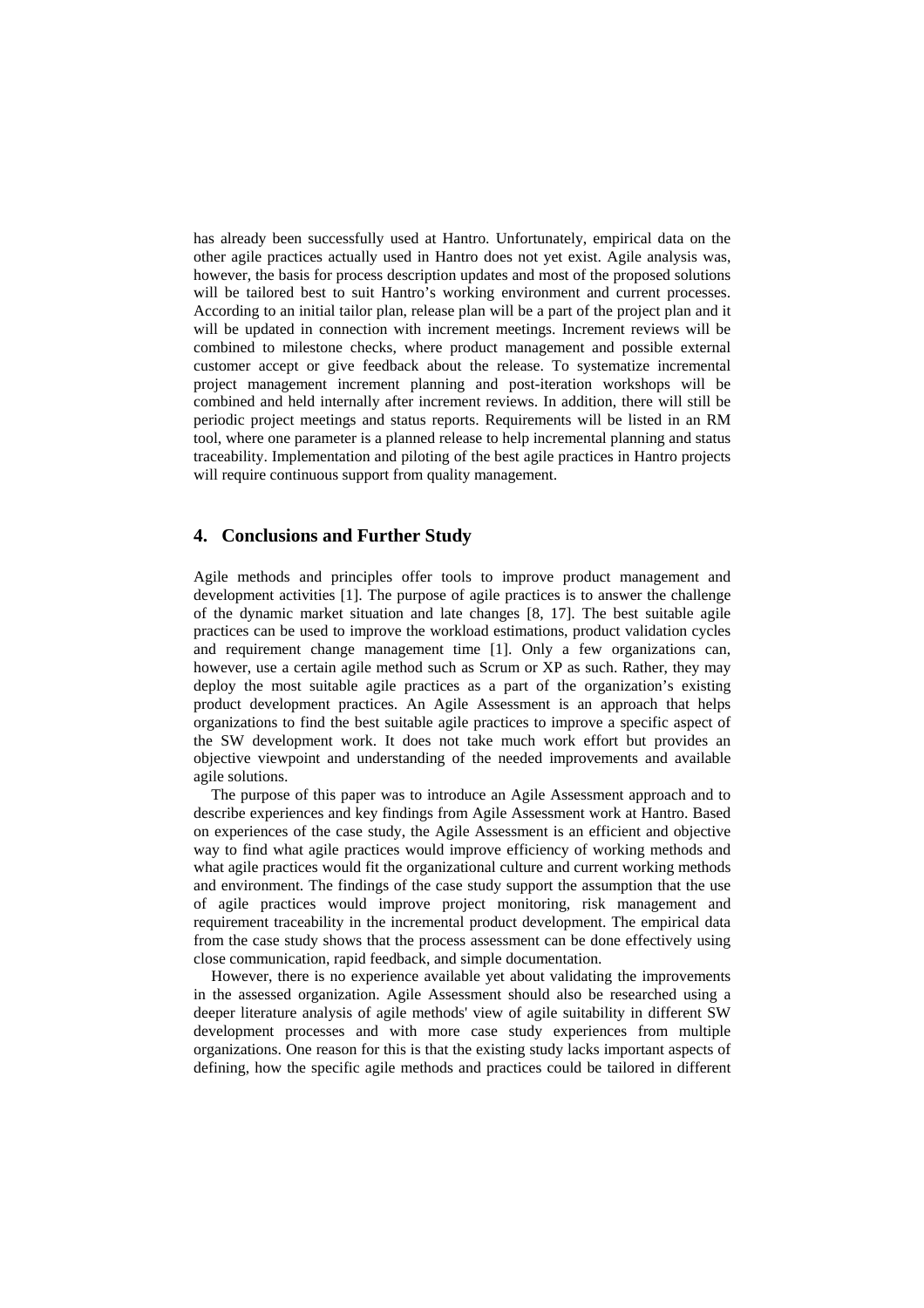product development contexts. Also, it has not been defined earlier, how the assessment implementation can be done in agile way using the agile principles.

### **Acknowledgements**

The research was conducted in co-operation with VTT Technical Research Centre of Finland and Hantro Products Oy in Agile Itea project funded by National Technology Agency of Finland. Hantro is the leading provider of video enabling technology for mobile devices. It develops video solutions in both ASIC and SW implementation. Acknowledgements to Jarkko Nisula and Harri Hyväri of Hantro and Outi Salo and Pekka Abrahamsson of VTT of their support and valuable comments.

### **References**

- [1] K. Beck, *Extreme Programming Explained: Embrace Change*: Addison Wesley Longman, Inc., 2000.
- [2] K. Schwaber and M. Beedle, *Agile Software Development With Scrum*. Upper Saddle River, NJ: Prentice-Hall, 2002.
- [3] B. Greene, "Agile Methods Applied to Embedded Firmware Development," presented at Agile Development Conference, Salt-Lake city, 2004.
- [4] J. Highsmith, *Agile Project Management, Creating innovative products*: Addison-Wesley, 2004.
- [5] O. Salo, K. Kolehmainen, P. Kyllönen, J. Löthman, S. Salmijärvi, and P. Abrahamsson, "Self-Adaptability of Agile Software Processes: A Case Study on Post-Iteration Workhops," presented at 5th International Conference on Extreme Programming and Agile Processes in Software Engineering (XP 2004), Garmisch-Partenkirchen, Germany, 2004.
- [6] P. Manhart and K. Schneider, "Breaking the Ice for Agile Development of Embedded Software: An Industry Experience report," presented at 26 th International Conference of Software Engineering, 2004.
- [7] P. Lappo and C. T. A. Henry, "Assessing Agility," presented at Extreme programming and Agile Processes in Software Engineering, Germany, 2004.
- [8] B. Boehm and R. Turner, "Balancing Agility and Discipline," in *Balancing Agility and Discipline -A Guide for the Perplexed*: Addison Wesley, 2003.
- [9] P. t. CMMI, "Capability Maturity Model Integration (CMMI)," CMU/SEI-2002-TR-002 ed: Software Engineering Institute, 2001.
- [10] R. m. o. S. C. T. ISO, "ISO TR 15504, Information technology-software process assessment -Part 2, A Reference model of Software Capability." Geneva: International organisation for standardisation, 1997.
- [11] P. Kettunen and M. Laanti, "How to steer an embedded software project: tactics for selecting the software process model," *Information and Software Technology*, 2004.
- [12] C. Vriens, "Certifying for CMM Level 2 and ISO9001 with XP@Scrum," presented at Agile Development Conference, 2003.
- [13] M. C. Paulk, "Extreme Programming from a CMM Perspective," *Software*, vol. 18, pp. 19-26, 2001.
- [14] S. H. Kan, V. R. Basili, and L. N. Shapiro, "Software Quality: An Overview from the perspective of total quality management," *IBM Systems Journal*, vol. 33, 1994.
- [15] R. Kylmäkoski, "Efficient Authoring of Software documentation Using RaPiD7," presented at ICSE 2003, 2003.
- [16] P. Abrahamsson, A. Hanhineva, H. Hulkko, T. Ihme, J. J., M. Korkala, J. Koskela, P. Kyllönen, and O. Salo, "Mobile-D: An Agile Approach for Mobile Application Development," presented at 19th Annual ACM Conference on Object-Oriented Programming, Systems, Languages, and Applications (OOPSLA'04), Vancouver, British Columbia, Canada, 2004.